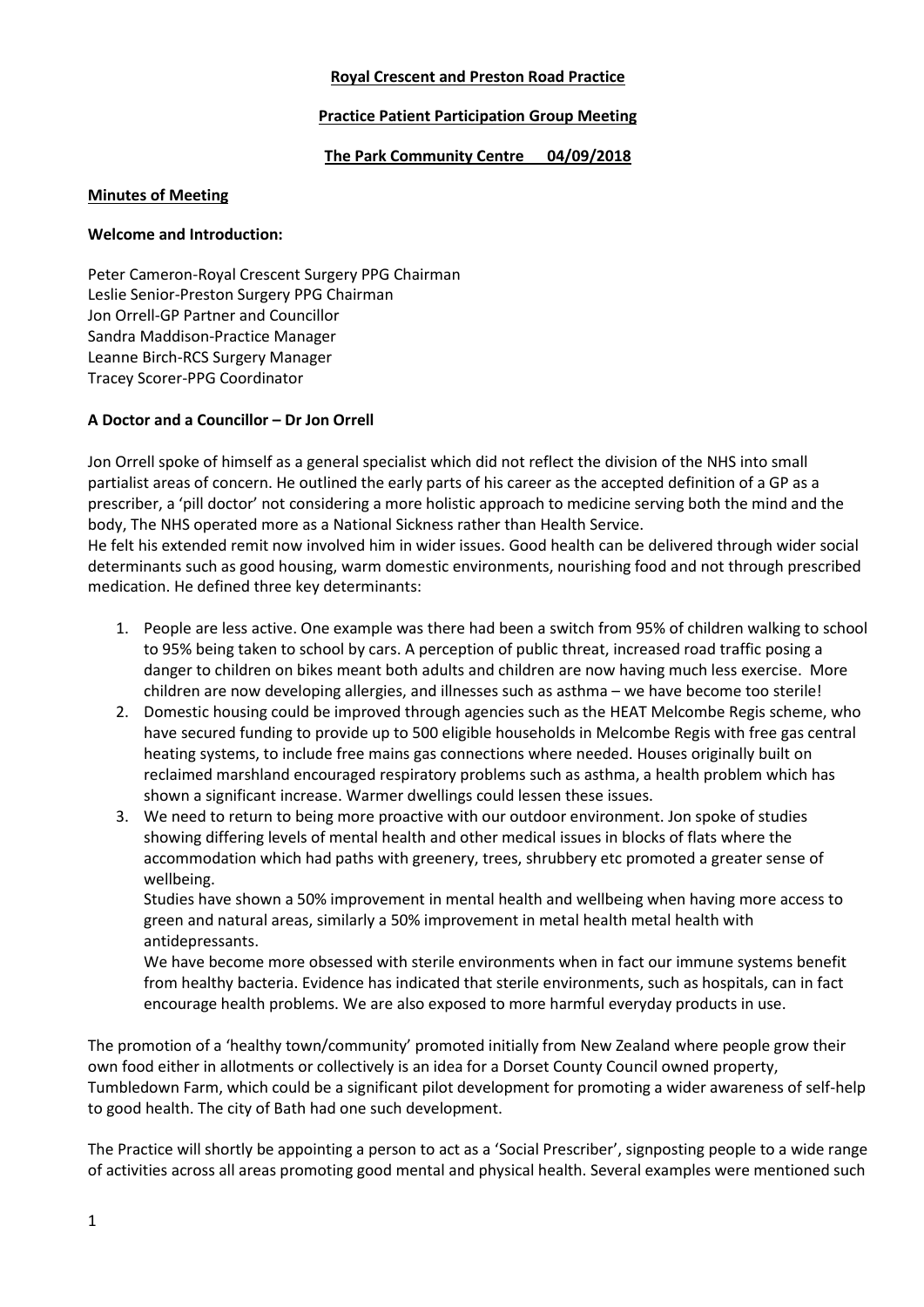as Walking for Health, access to the RSPB, and a 6-week gym membership. Jon quoted social alienation as a barrier to good health and encouraged social interaction.

Leslie informed the group of the Preston Community Angels who can offer help and support in many ways. Its aim is to provide a support service for the people of Littlemoor, Osmington, Overcombe, Preston, Poxwell and Sutton Poyntz, that emphasises neighbourly kindness. The can offer help and support with befriending, shopping and small errands, transport, accompanied walks, gardening, dog walking and companionship.

It was also mentioned that the Park Community Centre have a varied diary of weekly events, from Badminton, Bowels, Table Tennis, Keep fit, Singing, and an over 50s friendship club., all good ways to get out for some exercise and social interaction.

Groups such as the Patient Participation Group have a real role to play in promoting good health and inclusion in activities to encourage this aim.

### **Healthy Living Event-review and evaluation**

Peter Cameron presented a brief review and evaluation of the Healthy Living Event held in May led by the Practice PPG. This pilot event was created after patient feedback stated they would like more information on local services and what these services do.

The event took place as an exhibition and contained a wide range of agencies working in public health and public services. We had an opportunity to visit each exhibitor, talk, take part and learn about ways to improve personal health and safety. There were healthy cooking displays and food from the Friendly Food Club, Tango Dancing to join in, as dance therapy, a complementary falls prevention programme being run by Occupational Therapists from the Community Rehabilitation team. Dieticians on offer with body composition analysis scales, and an excellent stand from Diabetes UK with items of food and drink clearly showing how much sugar they have and much more.

Feedback evaluation from the day rated the event as very good 50% and 40% stated Excellent! There was a clear link to be made with today's key speaker comments about wellbeing promoting good health. More detailed information of the day was available at the meeting from a first-class display of evidence and photographs provided by Tracey Scorer, who led the day superbly.

There will be further such events but perhaps next time we will not clash with a royal wedding!

## **Review of PPG Networking Event – Dorford Centre 24/05/2018**

Tracey Scorer gave a brief review of the last county wide PPG networking event. These events are held for PPG members, Practice Managers and anyone else who would like to find out more about their PPGs. The event is run by the Dorset Clinical Commissioning Group, and they hold 3-4 events a year. We were proud to showcase our Practice PPG at the event and delivered a presentation of how our PPG groups worked together in creating and planning the Healthy Living Event.

The presentation went down very well, and we had lots of questions from other PPG members interested in holding similar events. We explained how we went about advertising, planning and contacting the various local services for the event.

There was also a presentation from **John Davey –The Regional Liaison Adviser for the General Medical Council** who discussed **'Working with doctors - Working for patients'** 

The main objective of the General Council is to protect, promote and maintain the health and safety of the public. Before an individual can work as a doctor in the UK they must be licenced by the GMC or on the register and the GMC must be satisfied that they:

- can provide good care
- will put patient safety first
- will treat patients as individuals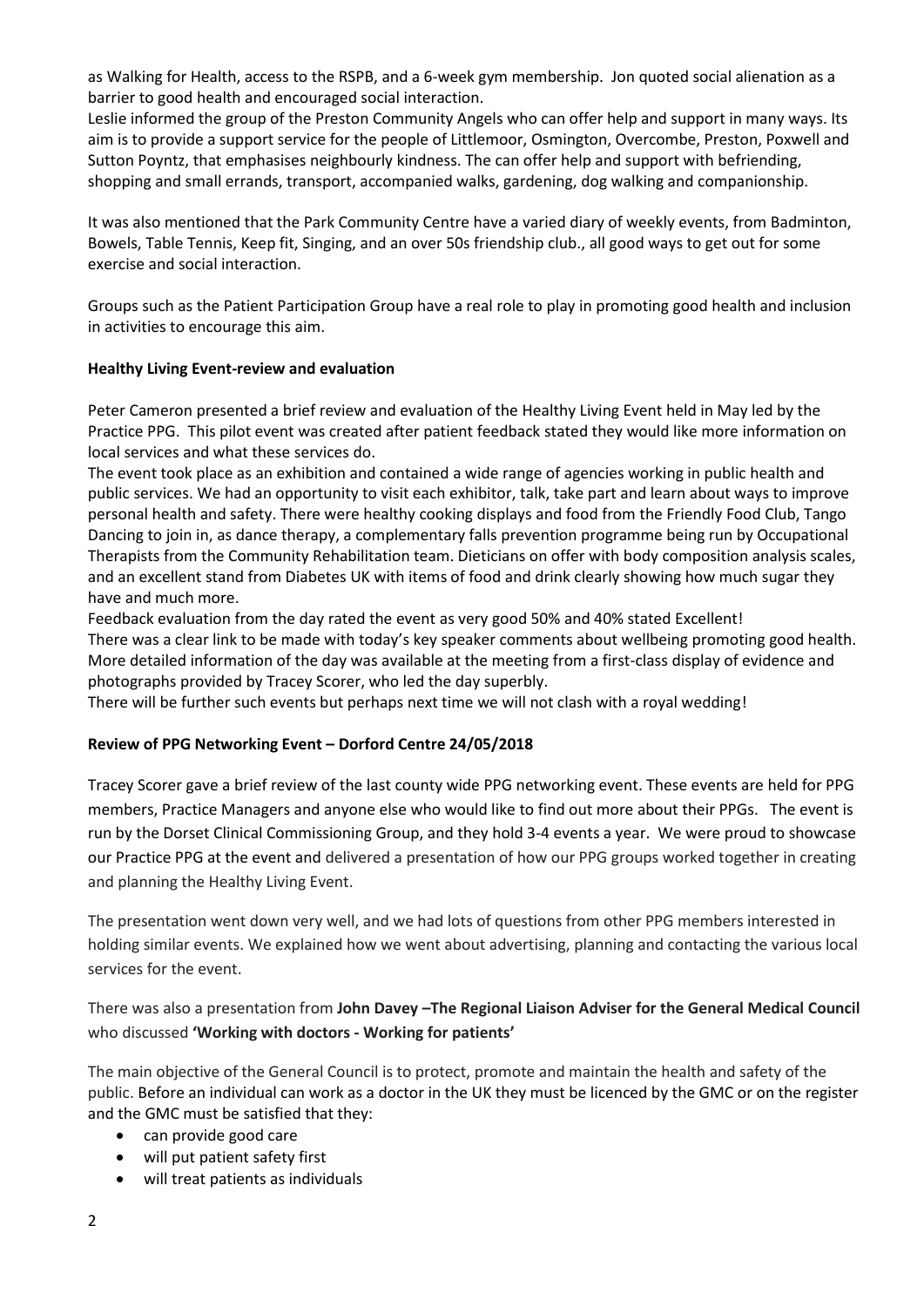• are honest and trustworthy.

Some points to remember:

- Your doctor should actively involve you in decisions about your care.
- Your doctor should give you enough information about your treatment and care and should ensure you are aware of all your options, including any possible risks associated with them.
- Patients and doctors should make decisions together

There is a GMC confidential Helpline number which you can call if you are concerned at any time with the treatment or care you have received.

| Call Centre:                     | 0161 9236 602 |
|----------------------------------|---------------|
| <b>GMC Confidential Helpline</b> | 0161 9236 399 |
|                                  |               |

The next PPG Networking Event will be held in November and there are plans to have a 'Technology theme.

## **GP Patient Survey**

Sandra Maddison discussed the results from the recent GP Patient Survey, and was pleased to report that: **100% of patients felt their needs were met during their last appointment.**

**100% said they were involved as much as they wanted to be in decisions about their care and treatment. 98% found it easy to get through on the telephone.**

In all other areas scores of over 90% were given. Sandra stated that the Practice would not rest on its laurels but continue to work with all concerned through discussion, training, evaluation and review to maintain its standards of delivery.

To see the full results and compare us to other surgeries visit **www.gp-patient.co.uk** and search for *Royal Crescent Surgery DT4 7BY.*

## **Flu Season2018**

Leanne informed the group of the changes to the flu vaccination programme nationally this year. There are now 2 vaccines available. The reason for this change is to introduce a vaccine for older people which is more effective. The two vaccines are being delivered on several different dates which means we are not able to vaccinate all at risk groups at the same time. Due to these changes the Practice has decided to prioritise the delivery of the programme to vaccinate the most at risk patients first.

Pharmacies will also be offering to vaccinate patients and will not be prioritising at risk groups. The GPs have asked for our patients to support the Practice by having their flu vaccine with them.

It would be very much appreciated if any PPG members are able to volunteer to help at the flu clinics either by manning the PPG stand, helping with refreshments, directing patients or parking. PPG members wishing to volunteer were asked to contact Tracey, who will forward further information on the dates of the clinics.

# **Deep Mind (Google AI) – Wearable Technology**

James McMahon, spoke briefly on the subject of the role of Technology in Medicine for the future. In his capacity as a Patient Research Ambassador he is seeking to involve members of the PPG to form a separate group, to discuss how technology can improve patient experiences in promoting their own wellbeing and identifying future possible health issues. He is seeking to set up a workshop for all participants in November exploring some of the issues raised in utilising future technologies. Please visit the web address below to view a video for further explanation. If you would be interested in joining this group or to find out more, please contact Tracey Scorer – PPG Coordinator for **James McMahon** email address.

# **Making Research Better – Irene's story**

**https://www.youtube.com/watch?v=IUL4G2MpBqo&**